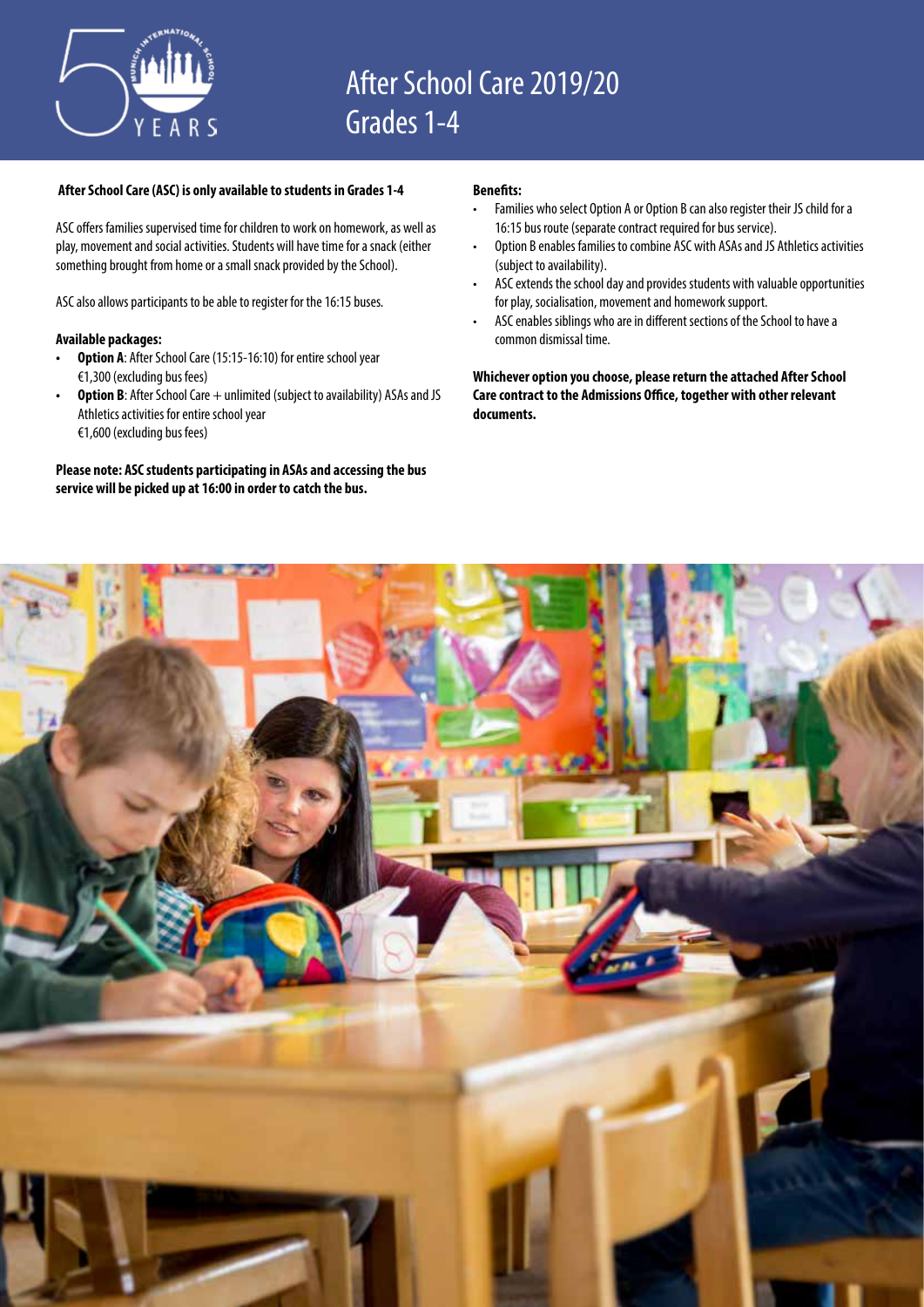

# **After School Care (ASC) Contract Addendum 2019/20 to the School Contract**

between

MIS Munich International School e.V., Schloss Buchhof, 82319 Starnberg ("MIS"), represented by the Board of Directors represented by Timothy Thomas, Head of School and

\_\_\_\_\_\_\_\_\_\_\_\_\_\_\_\_\_\_\_\_\_\_\_\_\_\_\_\_\_\_\_\_\_\_\_\_\_\_\_\_\_\_\_\_\_\_\_\_\_\_\_\_\_\_\_\_\_\_ Family names and first names of parents / guardians ("Parents") of the named child

\_\_\_\_\_\_\_\_\_\_\_\_\_\_\_\_\_\_\_\_\_\_\_\_\_\_\_\_\_\_\_\_\_\_\_\_\_\_\_\_\_\_\_\_\_\_\_\_\_\_\_\_\_\_\_\_\_\_\_\_\_

\_\_\_\_\_\_\_\_\_\_\_\_\_\_\_\_\_\_\_\_\_\_\_\_\_\_\_\_\_\_\_\_\_\_\_\_\_\_\_\_\_\_\_\_\_\_\_\_\_\_\_\_\_\_\_\_\_\_\_\_\_\_\_\_\_\_\_\_\_\_\_\_\_\_\_ Address of Parents

Herewith the following child will be enrolled in MIS After School Care (ASC) for the school year 2019/20.

| Family name and first name of child | Grade Level in<br>2019/20 | Start Date in ASC | ASC alone or with JS ASAs<br>(After School Activities)  |
|-------------------------------------|---------------------------|-------------------|---------------------------------------------------------|
|                                     |                           |                   | $\Box$ ASC alone (€1,300)<br>$\Box$ ASC + ASAs (€1,600) |

# **1. Additional offering: After-School Care**

- 1.1 MIS offers after-school care for MIS students in Grades 1 through 4. Parents can choose to have their children in Grades 1 through 4 cared for on the MIS campus after the regular school day has ended.
- 1.2 After School Care (ASC) runs from Monday through Friday (available on all schools day except for Early Release Days and Half Days) from the beginning of the school year until the end, without interruption. ASC can be combined with ASA and Athletics activities.

# **2. Terms of the contract addendum**

- 2.1 This contract is a contract addendum to the main School Contract between the Parents and MIS. This contract addendum can be concluded only as an addendum to an existing School Contract. The regulations of the MIS School Contract apply without exception to this contract.
- 2.2 This contract addendum will be valid only if a minimum number of 18 students register for ASC (either with or without additional After School Activities).
- 2.3 This contract addendum between MIS and the Parents officially commences on 1 August of a given year and ends on 31 July of the following year without notice of termination being required. Exceptions to the regular ASC services are governed by the official MIS School calendar.
- 2.4 Every year MIS shall send the Parents a form for the extension of this ASC contract addendum for a further fixed term of one year or for the withdrawal of the child from the ASC programme.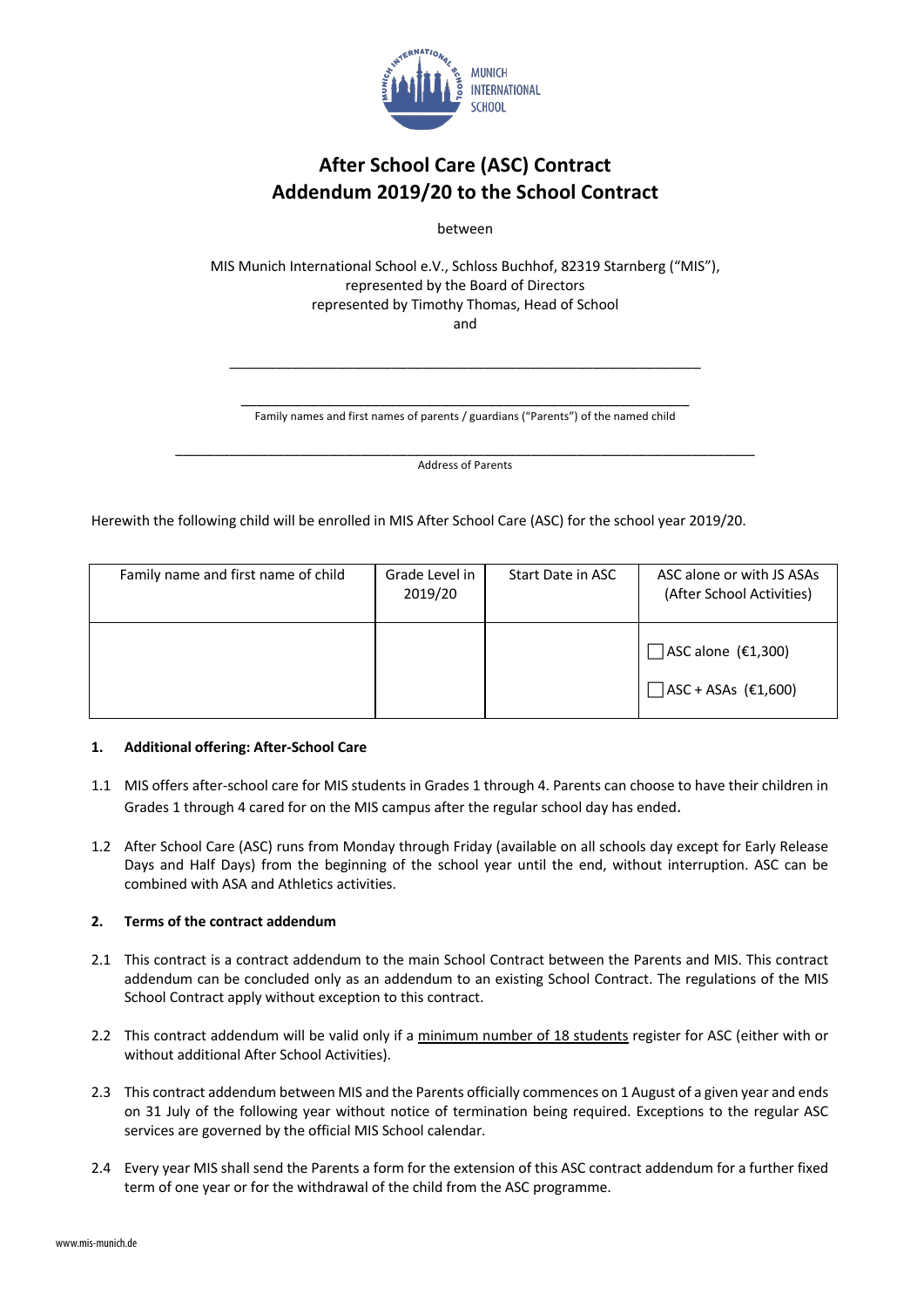#### **3. Fees for After School Care**

3.1 Upon signing this contract addendum, the following fees per year will become due:

 EUR 1.300 for After School Care (ASC) EUR 1.600 for ASC with ASAs and JS Athletics activities

- 3.2 MIS invoices for ASC will be issued to:
	- $\Box$  Parents / Guardians
	- r Company: \_\_\_\_\_\_\_\_\_\_\_\_\_\_\_\_\_\_\_\_\_\_\_\_\_\_
	- r Third Party: \_\_\_\_\_\_\_\_\_\_\_\_\_\_\_\_\_\_\_\_\_\_\_\_\_\_
- 3.3 If MIS invoices are to be paid in part or in total by a third party other than Parents/Guardians, a written and duly signed confirmation to this effect is needed from the third party. Despite this statement of confirmation, the Parents/Guardians remain liable for payment of all Fees.

#### **4. Pedagogical Concept for After School Care**

- 4.1 The purpose of ASC at MIS is to provide supervision and age-appropriate activities for students in Grades 1 through 4 from the conclusion of normal School instruction at 15:15 until 16:10. Typical activities include:
	- § Supervised homework completion
	- Games and other forms of social play
	- § Movement and exercise both indoor and outdoor
	- § Time for a small snack (the School will offer a very small snack; in case of food allergies, Parents must prepare and send an appropriate alternative).

The nature of the activities will vary from day to day based on the needs of the students, changing weather conditions and other factors.

4.2 With regard to homework, ASC supervisors are not responsible for ensuring completion or accuracy of students' homework.

#### **5. Early Termination**

- 5.1 This contract addendum is valid for one school year and cannot normally be cancelled by Parents. In the case of written cancellation of the main School Contract, this addendum will also be cancelled, without the need for a separate written cancellation.
- 5.2 In case of cancellation of the ASC contract addendum, annual fees cannot be refunded.

#### **6. Responsibility for Pick-up**

6.1 Parents or guardians are responsible for picking up their children punctually at 16:10 at the Junior School unless other arrangements have been explicitly agreed in written form with the School in advance (for example, through a bus contract). With the arrival of a Parent at School, the supervisory duty of the School toward the child ends.

#### **7. Miscellaneous**

- 7.1 Changes or amendments to this addendum shall be legally valid only if made in writing. This shall also apply to the waiver of the requirement of written form.
- 7.2 Should any of the provisions of this addendum be or become void or ineffective, this shall not affect the validity of the other provisions.